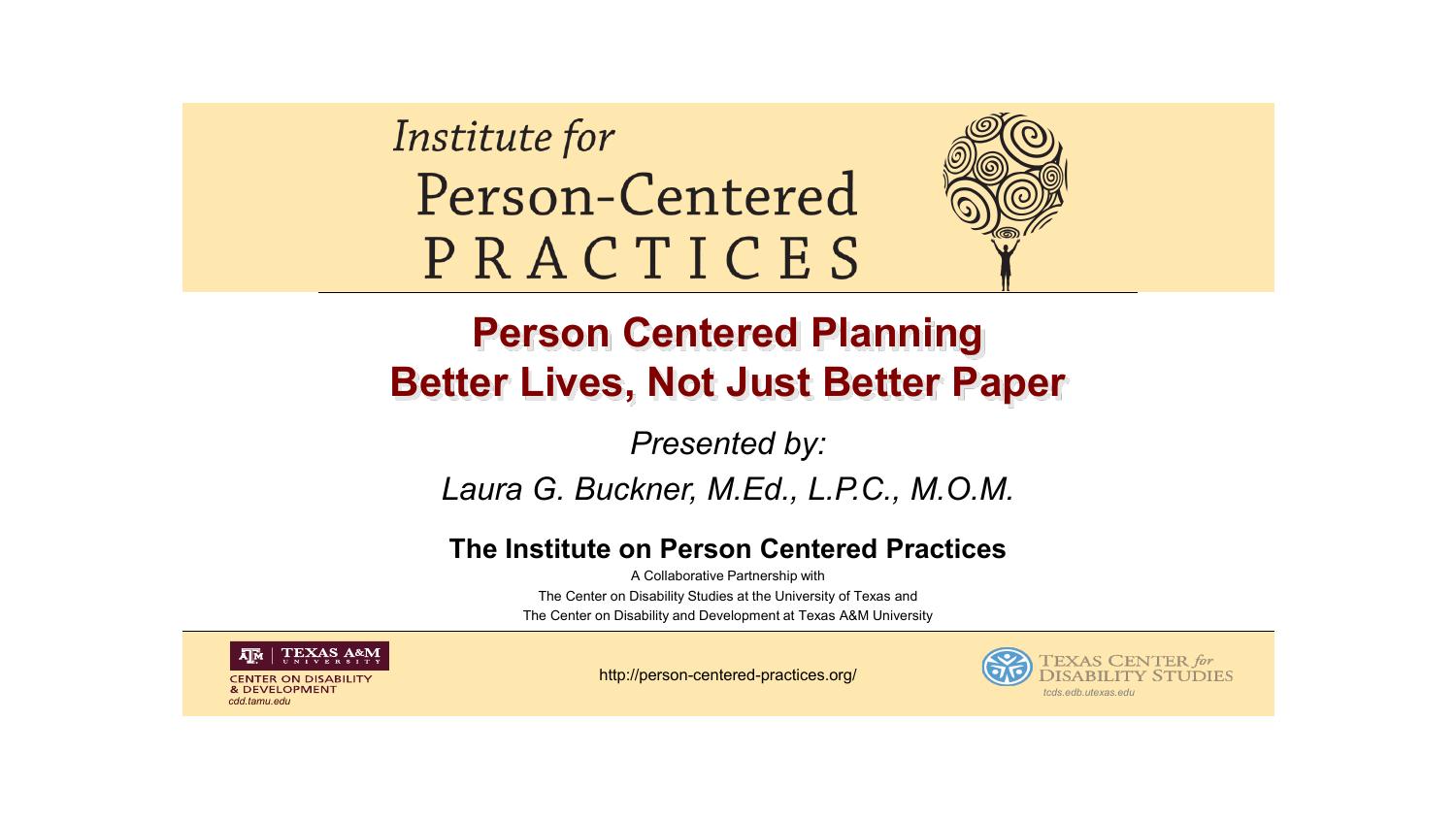# **20 Years Ago…**



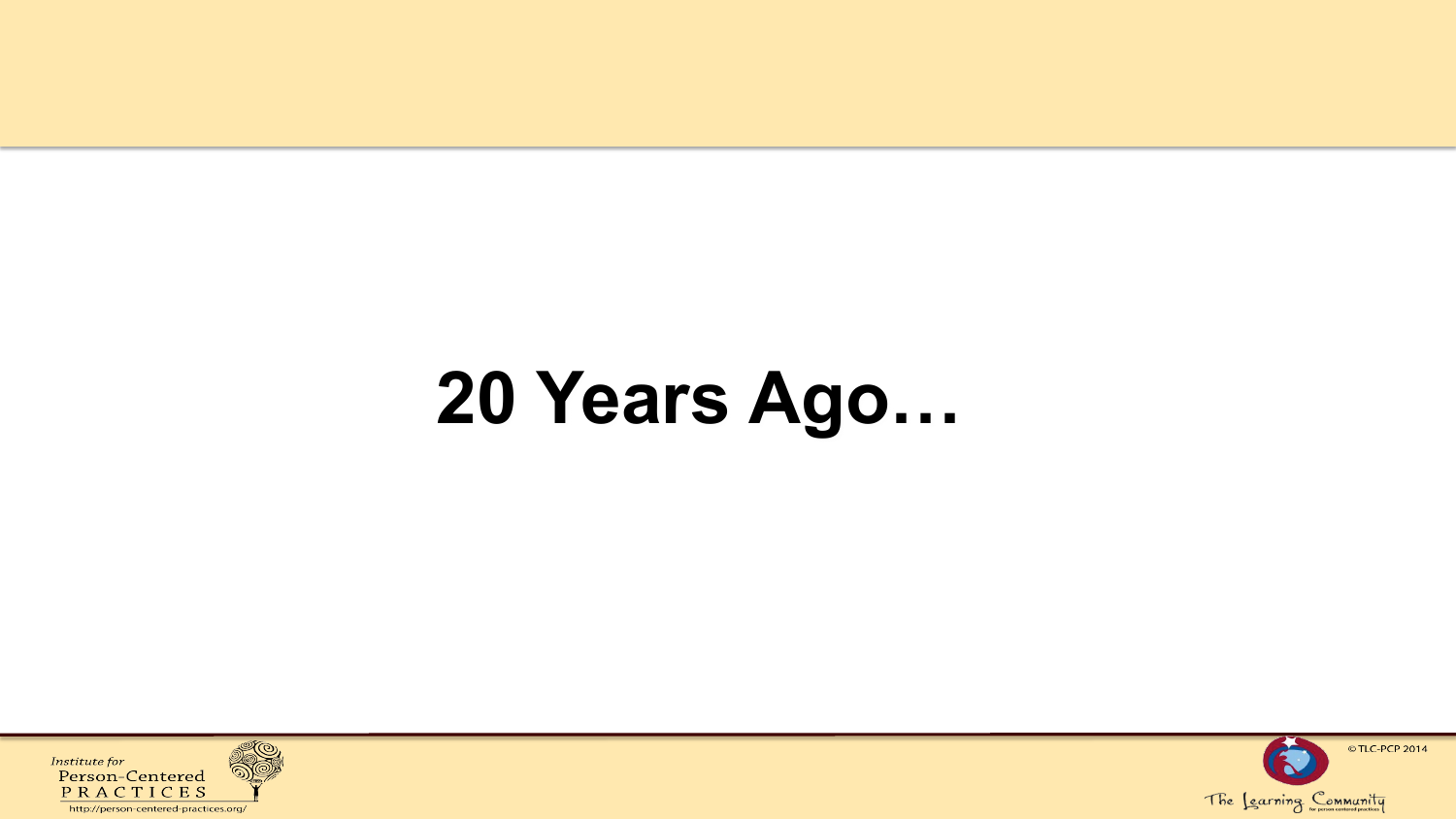## **Herb Lovett said:**

## **When you can improve David's quality of life…**

## **as HE defines it…**

## **His behavior will change.**



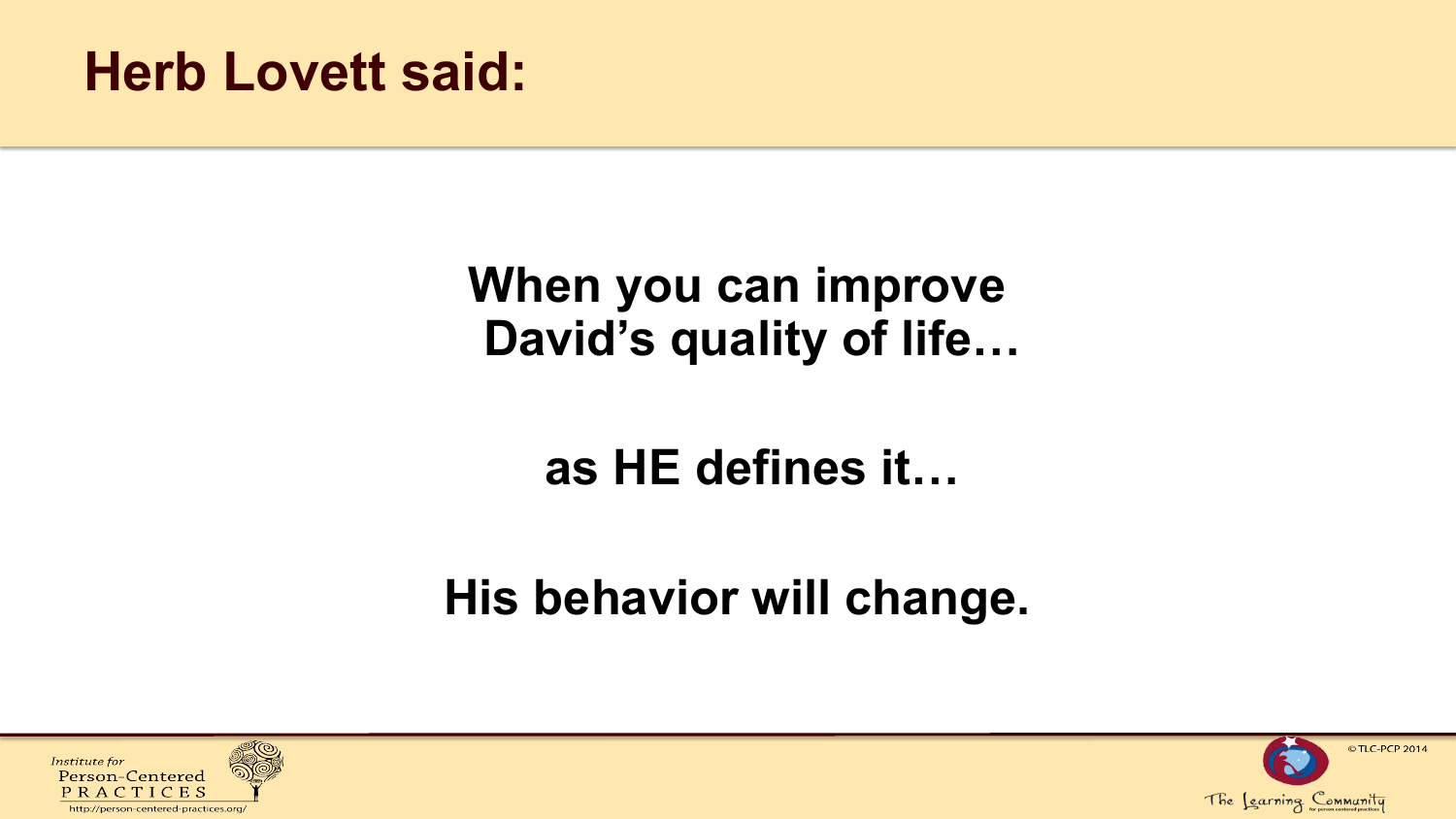## **Person Centered Planning**

|                                | <b>Rehabilitation View</b>                                              | <b>Independent Living View</b>                                                                                   |
|--------------------------------|-------------------------------------------------------------------------|------------------------------------------------------------------------------------------------------------------|
| Terms for defining the problem | Impairment/skill deficiency                                             | Dependence on professionals, rela-<br>tives and others who take over con-<br>trol of your life.                  |
| Where is the problem located?  | In the person                                                           | In the environment & the way ser-<br>vices do their work                                                         |
| What's the solution?           | Professional intervention                                               | Removal of barriers, advocacy, con-<br>sumer control, & self-advocacy                                            |
| Who is the person?             | Patient/client                                                          | Person/citizen                                                                                                   |
| Who's in charge?               | Professional                                                            | Citizen                                                                                                          |
| What defines results?          | Maximum possible individual func-<br>tioning as judged by professionals | Living independently (being in con-<br>trol of your life regardless of how<br>much assistance you need to do so) |

Normalization – "Origins of Person Centered Planning" – Connie Lyle O'Brien & John O'Brien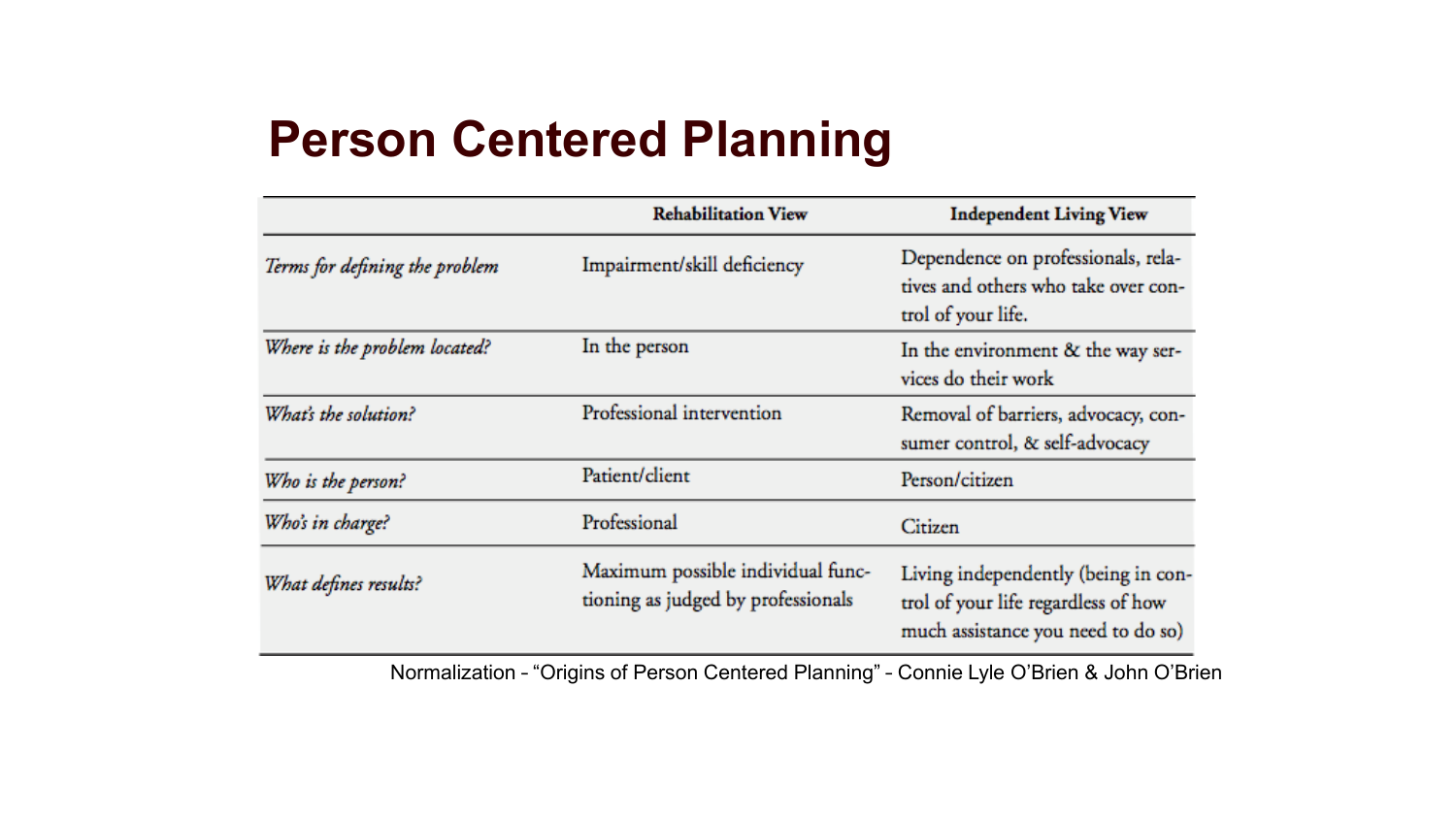

#### **The Learning Community for Person Centered Practices**

envisions a world where all people have positive control over the lives they have chosen for themselves. Our efforts focus on people who have lost or may lose positive control because of society's response to the presence of a disability. We foster a global learning community that shares knowledge for that purpose.

### © TLCPCP.COM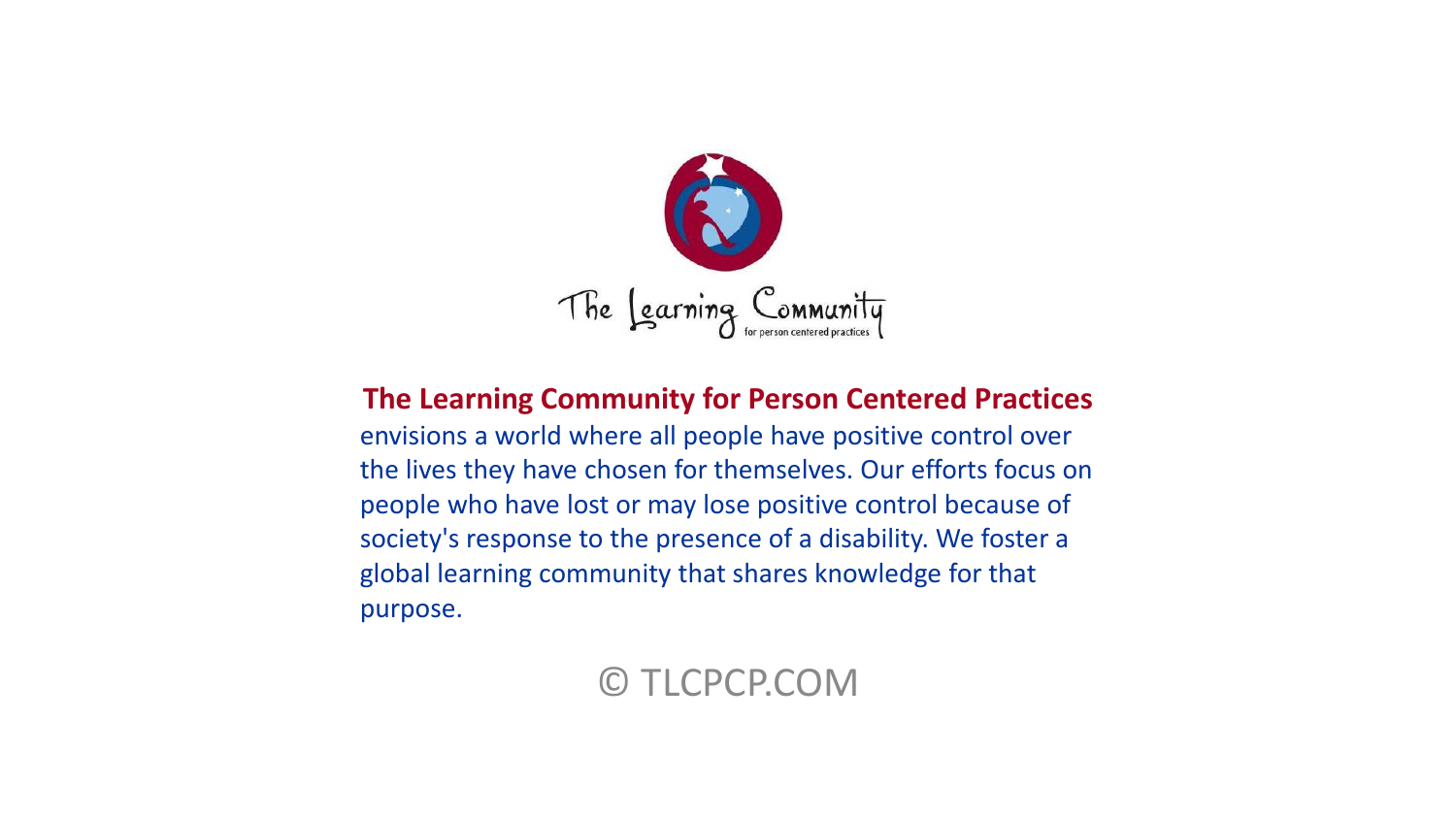## **Introducing the Core Concept:**

## **IMPORTANT TO AND IMPORTANT FOR AND THE BALANCE BETWEEN THEM**

### © TLCPCP.COM



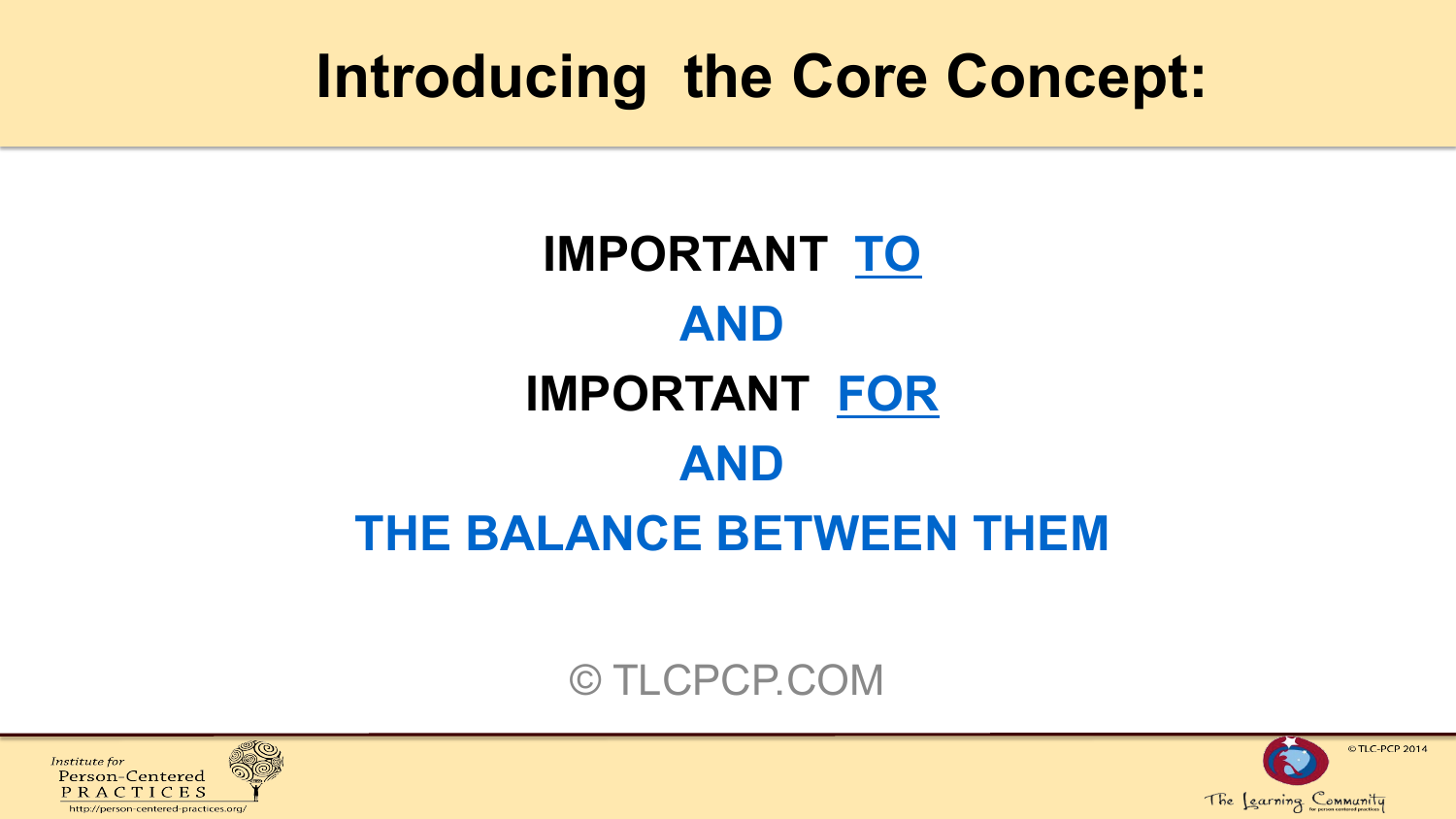## **Important** *TO*

What is important to a person includes those things in life which help us to be satisfied, content, comforted, fulfilled, and happy. It includes:

- People to be with /relationships
- Status and control
- Things to do and places to go
- Rituals or routines
- Rhythm or pace of life
- Things to have





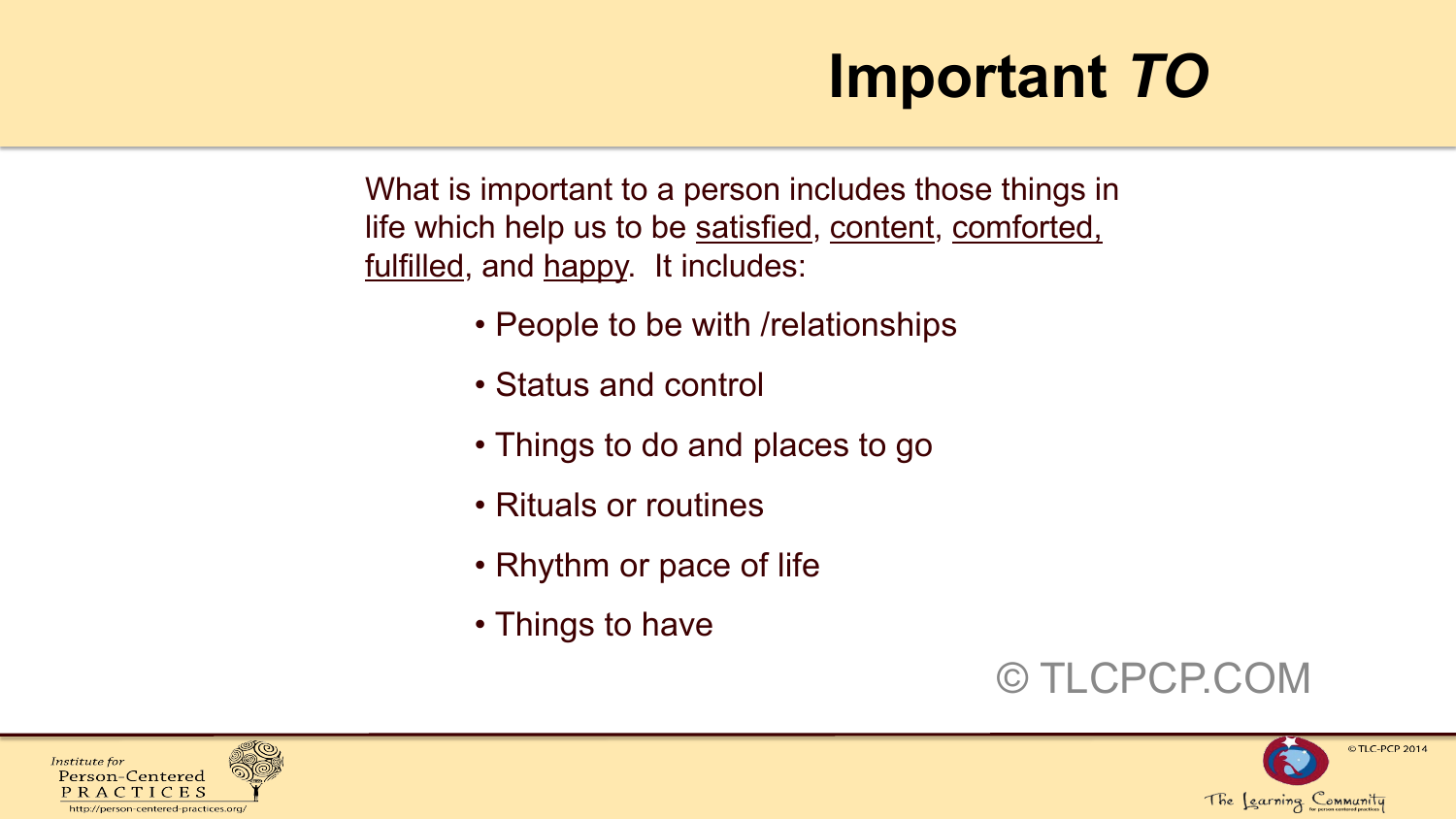# **Important** *FOR* **(Part One):**

- Issues of *health*:
	- ― Prevention of illness
	- ― Treatment of illness / medical conditions
	- ― Promotion of wellness (e.g.: diet, exercise)
- Issues of *safety*:
	- ― Environment
	- ― Well being ---- physical and emotional
	- ― Free from fear

### © TLCPCP.COM



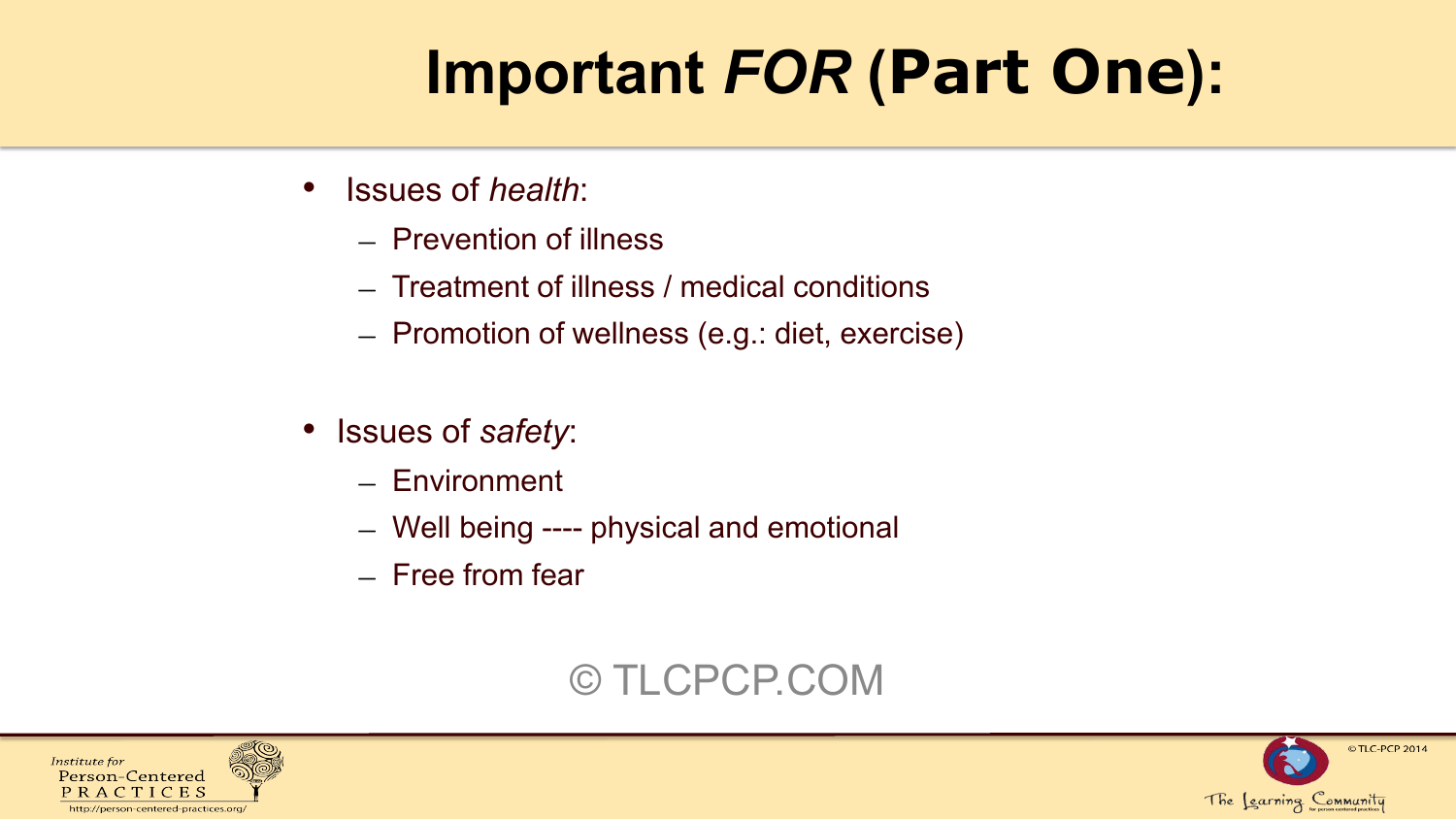# **Supporting a Good Balance**

## **Support the person in having a reasonable balance between important TO and important FOR present in their life, within the available resources.**



The Learning Community